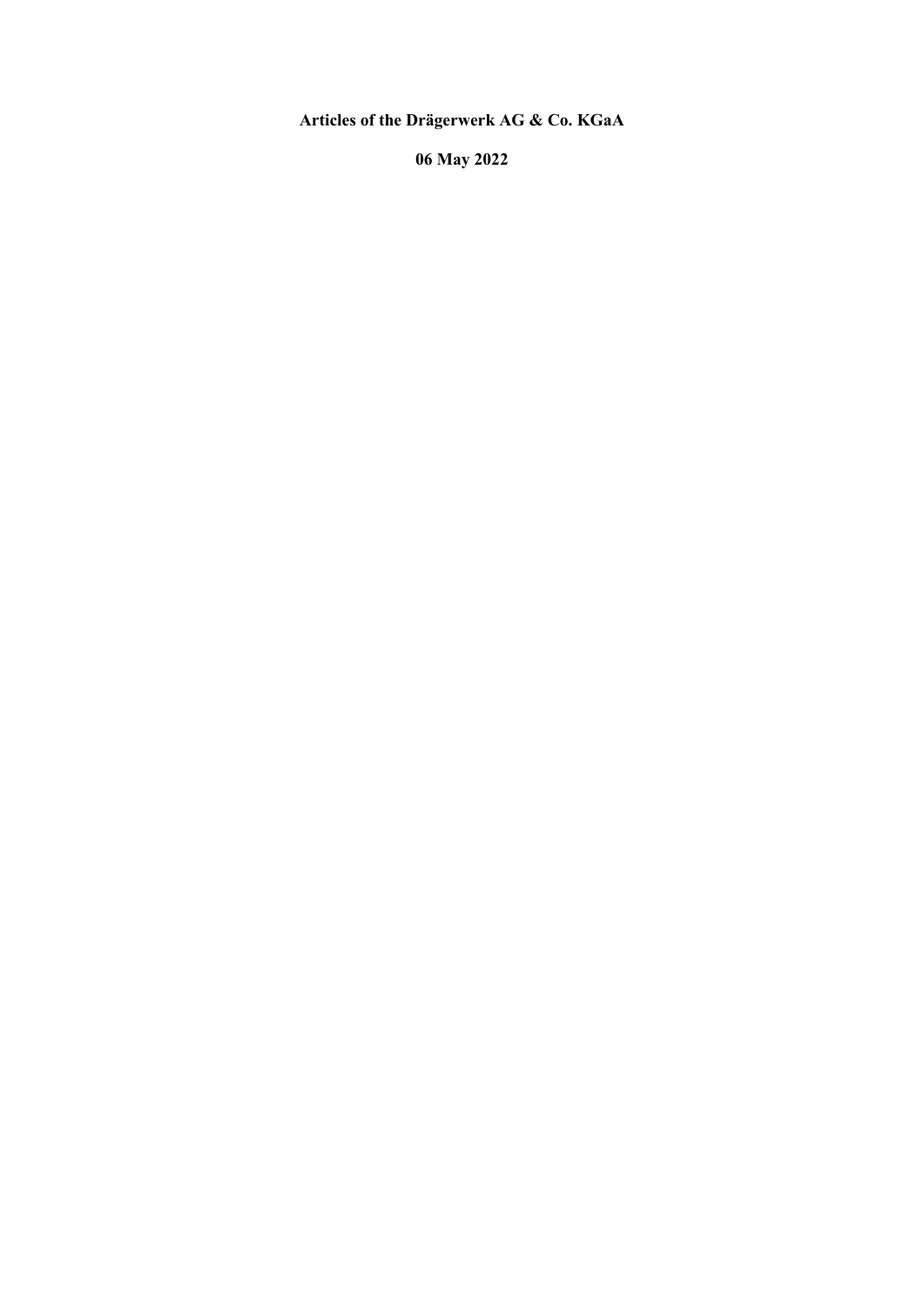# **Contents**

| § 11 Legal relations, remuneration and reimbursement of expenses to the General partner  8 |    |
|--------------------------------------------------------------------------------------------|----|
|                                                                                            |    |
|                                                                                            |    |
|                                                                                            |    |
|                                                                                            |    |
|                                                                                            |    |
|                                                                                            |    |
|                                                                                            |    |
|                                                                                            |    |
|                                                                                            |    |
|                                                                                            |    |
|                                                                                            | 12 |
|                                                                                            |    |
|                                                                                            |    |
| § 22 Composition of the Joint Committee, appointment and term of office of its members 13  |    |
|                                                                                            |    |
|                                                                                            |    |
|                                                                                            |    |
|                                                                                            |    |
|                                                                                            |    |
|                                                                                            |    |
|                                                                                            |    |
|                                                                                            |    |
|                                                                                            |    |
|                                                                                            |    |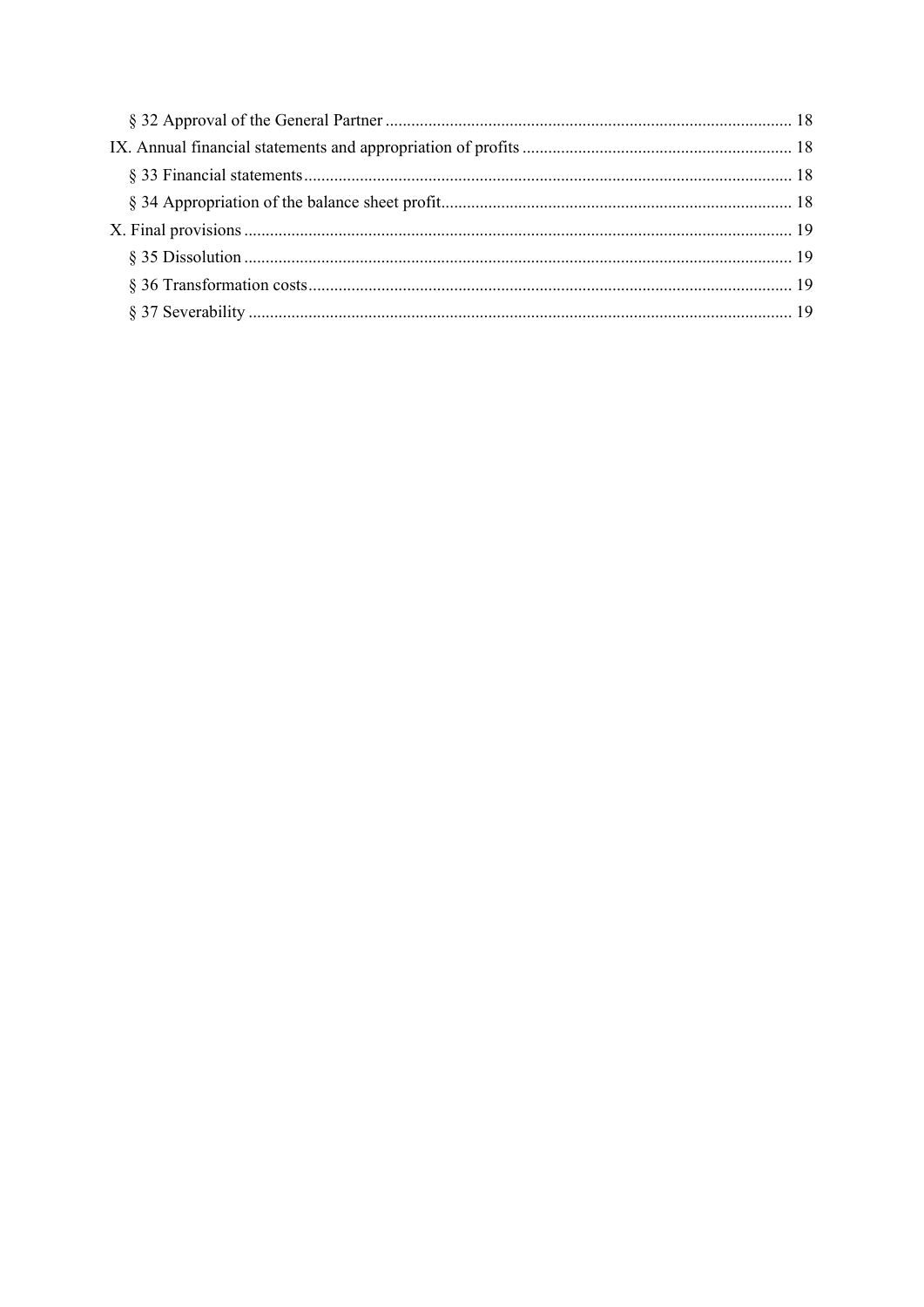## **Articles of the Drägerwerk AG & Co. KGaA**

## **I. General Provisions**

## **§ 1 Company and place of business**

- (1) Name of the Company is Drägerwerk AG & Co. KGaA.
- (2) Its registered office is located in Lübeck.

#### **§ 2 Object of the Company**

- (1) Object of the Company is
- a) Development, production and sales of devices and systems as well as consulting and services in the field of medical and safety engineering, breathing and body protection, environmental, measurement, diving and pressure gas engineering, and related areas,
- b) Performing of services in the areas of environmental and laboratory technologies and logistics,
- c) Development and using of processes to develop, manufacture and distribute products, both by using know-how gained in the activities according to (a) and (b) of this subsection.
- (2) The Company is entitled to undertake all transactions that are related to its object or that serve it directly or indirectly.
- (3) The Company may establish, acquire, or acquire participations in branch offices and similar or other companies in Germany or abroad. It may spin off or transfer all or parts of its business to affiliates.

#### **§ 3 Duration of the Company**

The Company exists for an unlimited period of time.

#### **§ 4 Business year**

Business year is the calendar year.

## **§ 5 Publications and information**

- (1) Publications of the Company shall be made in the Federal Law Gazette.
- (2) The Company may transmit information to holders of admitted securities also via remote data transmission in line with statutory provisions.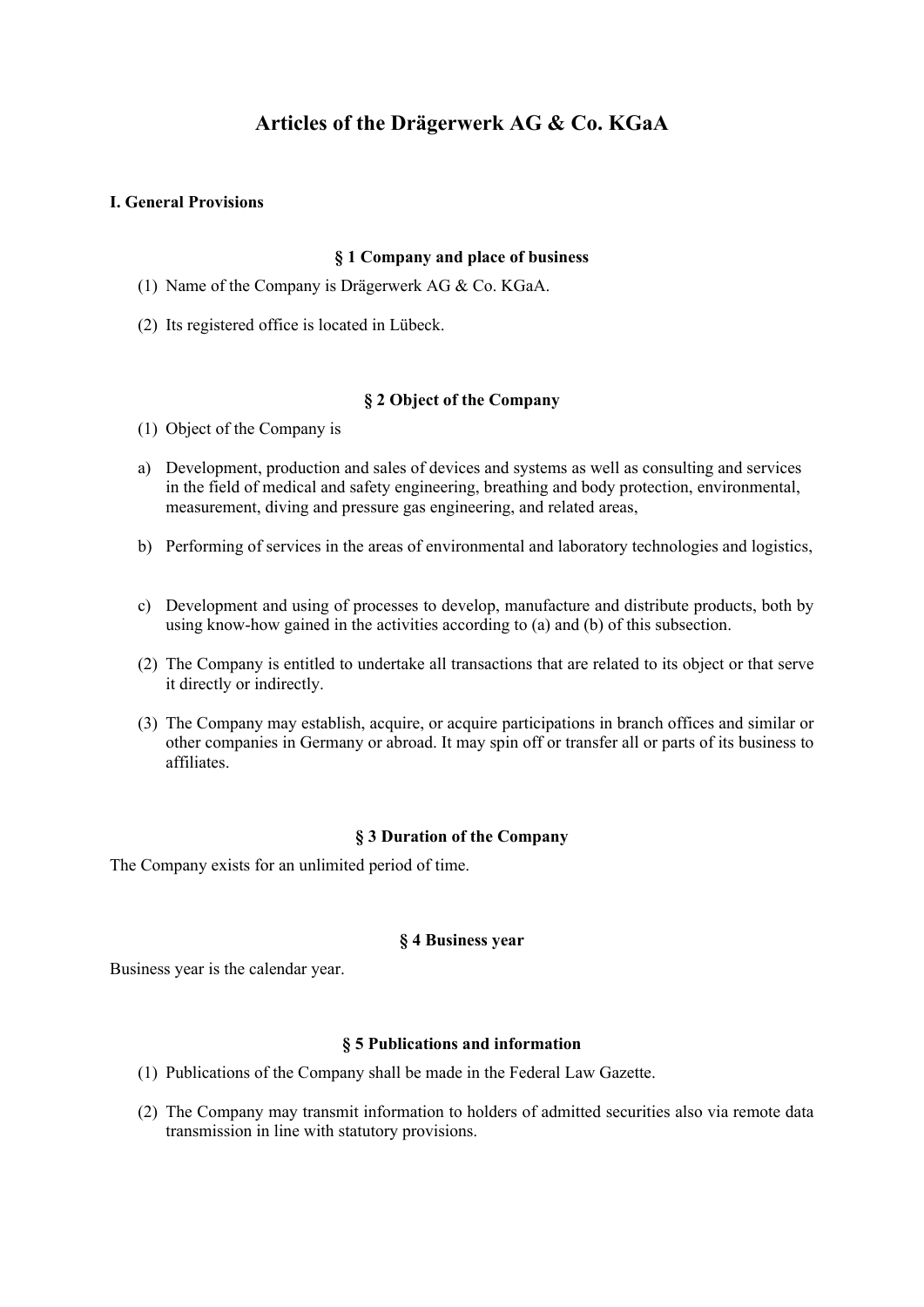## **II. Share capital, shares and profit-sharing rights**

## **§ 6 Share capital**

- (1) The registered share capital of the Company amounts to EURO 48,025,600.00 (in words: EUROS forty-eight millions twenty-five thousand six hundred). It is subdivided into 10,160,000 non-par bearer common shares and 8,600,000 non-par bearer preferred shares, without voting rights.
- (2) The share capital existing at the time of transformation of the Company into a Kommanditgesellschaft auf Aktien [*partnership limited by shares*] was furnished pursuant to Art. 190, 226, 238 et seqq. UmwG [Transformation Act] by means of a change of form of the Drägerwerk Aktiengesellschaft with its principal place of business located in Lübeck and registered to the Commercial Register of the Lübeck Local Court under the registry number HRB 499.
- (3) In the event of a capital increase the participation in profits may be fixed in deviation from article 60 sect. 2 AktG [*Stock Corporation Act*].
- (4) The General Partner shall be entitled to increase the share capital by 6 May 2026 with the approval of the supervisory board by issuing once or several times new ordinary bearer shares and/or preferred shares (no-par shares) for cash and/or non-cash contributions up to EUR 12,006,400.00 (approved capital). Under the terms of the allowed limit set out in article 139, sect. 2 AktG., this authorization includes the right to issue either new ordinary bearer shares and/or preferred shares without voting rights, which in case of a distribution of profits and/or of the Company's assets are equivalent to the previously issued preferred shares without voting rights.

The shareholders shall be granted preemptive rights, to the extent that such right is not excluded for one of the following reasons. The subscription right may also be granted to the shareholders in such a way that the new shares are taken over by one or more credit institutions or companies determined by the general partner within the meaning of article 186 sect. 5 sentence 1 AktG [*Stock Corporation Act*] with the obligation to offer them to the shareholders for subscription (indirect preemptive right).

If ordinary bearer and preferred shares are issued at the same time taking into account the participation ratio existing at the time of issue between both share classes, the General Partner shall be entitled, subject to the approval of the Supervisory Board, to exclude the preemptive right of holders of one class of shares for shares of another class (exclusion of crossed preemptive rights). Also in this case, the General Partner shall be entitled to fix a wider exclusion of such preemptive rights if the following provisions are complied with.

In addition and subject to the approval of the Supervisory Board, the General Partner shall be authorized to exclude the preemptive right of the shareholders,

- i. in order to eliminate residual amounts;
- ii. if the shares are issued in return for a non-cash contribution, particularly as part of the acquisition of or merger with companies or parts of companies or the acquisition of participating interests in companies or of other property or of rights to acquire other assets including claims against the company or against the companies depending on it as laid down in art. 17 AktG;
- iii. if the shares of the Company are issued in return for a cash contribution and the issue price per share is not significantly lower than the already listed shares of essentially the sane class at the time at which the shares are issued. In this case however, the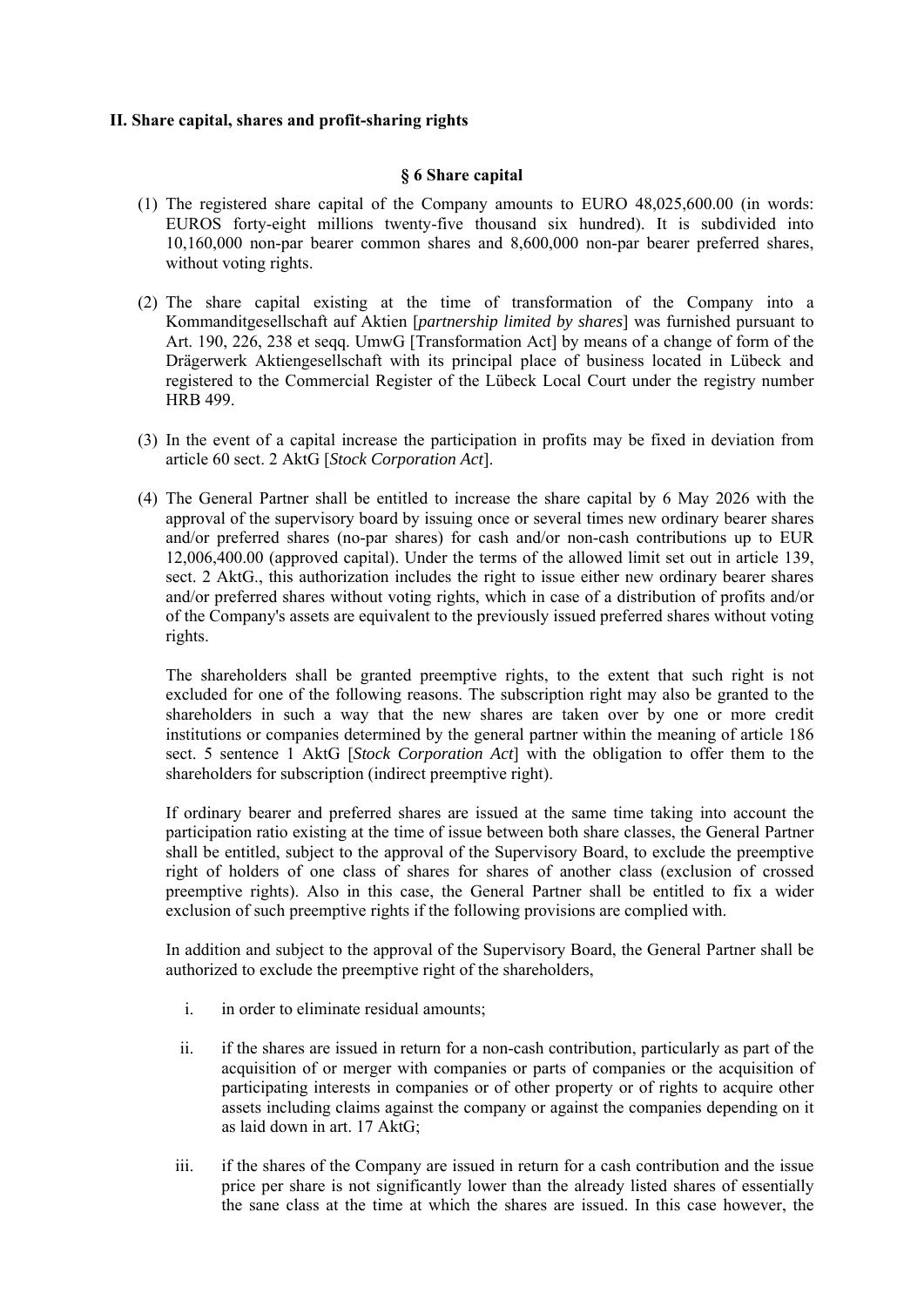shareholders' preemptive rights may only be excluded, if the number of shares issued in this way together with the number of treasury shares which are sold under the term of this authorization with the application of an exclusion of preemptive rights under the terms of article186 sect. 3 clause 4 AktG and the number of shares which can be created as result of the exercising of option and/or conversion rights or fulfilment of conversion obligations arising from option and/or convertible bonds and/or profitsharing rights and which are issued during the term of this authorization with the application of an exclusion of preemptive rights under the terms of article 186 sect. 3 clause 4 AktG, do not exceed 10 percent of the share capital at the time at which this authorization comes into effect or at the time at which the shares are issued.

iv. insofar as it is necessary to grant subscription rights to new shares to holders and/or creditors of warrants and/or convertible bonds with warrant and/or conversion rights or obligations issued by the Company or one of its majority holding companies, as would be the case after exercise of the option or conversion rights and/or after fulfilment of option exercise or conversion obligations.

The aggregate prorated amount of share capital represented by new shares for which preemptive rights are excluded by virtue of this authorization, together with the prorated amount of capital stock attributable to treasury shares or new shares from other authorized capital or to which conversion and/or option rights or obligations related under bonds which were issued or sold, subject to an exclusion of preemptive rights, must not exceed 10 percent of the capital stock. Such shares shall not be subject to this limitation to 10 percent of the share capital, which were issued under an exclusion of preemptive rights to other classes of shares. This calculation of the 10 percent limit shall be made based on the existing share capital at the time of entry into effect or the time of the exercise of this authorization, at whichever date the amount of share capital is lowest.

Subject to the approval of the Supervisory Board, the General Partner shall be entitled to determine the content of the rights embodied in the shares, details of capital increases and the conditions for the share issuance and content of the share issuance. The Supervisory Board is authorized to amend the Articles depending on utilization of the authorized capital or upon expiry of the authorization period.

(5) The share capital is conditionally increased by up to EUR 12,006,400.00 through the issue of up to 4,690,000 new ordinary bearer shares and/or preference shares without voting rights (nopar value shares) (conditional capital 2021). The conditional capital increase serves the purpose of granting or imposing option and/or conversion rights or obligations to the holders or creditors of bonds with warrants and/or convertible bonds (together "Bonds"), which are issued or guaranteed by the Company or a group company within the meaning of article 18 AktG [*Stock Corporation Act*], in which the Company directly or indirectly holds a majority interest, on the basis of the authorisation resolved by the Annual General Meeting on 7 May 2021 under agenda item 8 until 6 May 2026. The new shares shall be issued at the option or conversion price to be determined in each case in accordance with the authorisation resolved by the Annual General Meeting on 7 May 2021 under agenda item 8 under lit. a). The conditional capital increase shall only be implemented to the extent that the holders or creditors of bonds exercise their option and/or conversion rights or holders or creditors of bonds who are obligated to exercise their option or conversion rights fulfil their option exercise or conversion obligation, or to the extent that the Company is not obligated to exercise its option or conversion rights. The new shares shall take effect from the beginning of the financial year in which the bonds are issued, unless the Company or the Group company issuing the bond exercises an option to grant no-par value shares in the Company in whole or in part instead of payment of the cash amount due and unless in each case cash settlement is granted or treasury shares or shares of another listed company are used for servicing. The new shares shall participate in the profits from the beginning of the financial year in which they are created through the exercise of option or conversion rights or through the fulfilment of option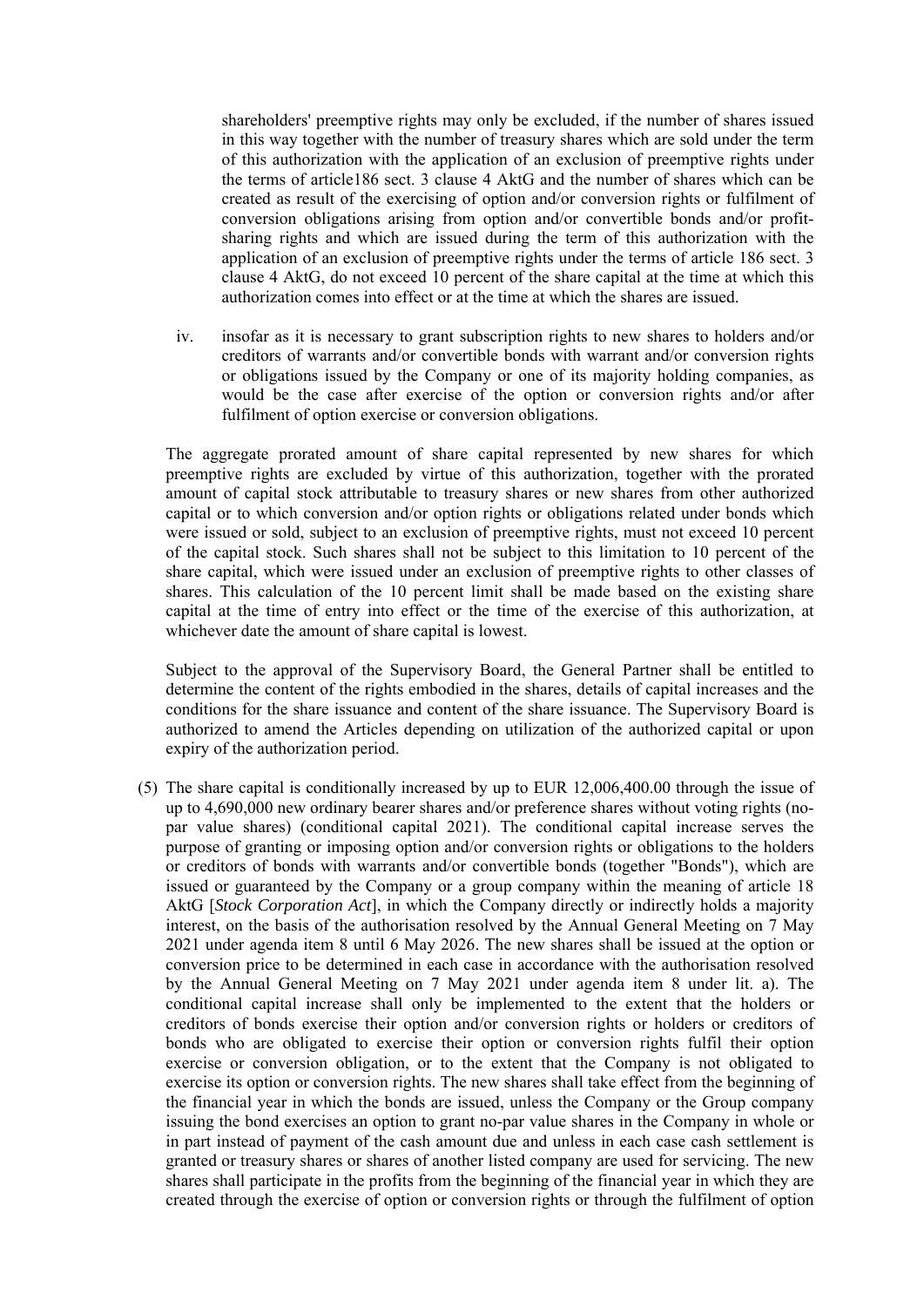exercise or conversion obligations.

The General Partner is authorised, with the consent of the Supervisory Board, to determine the further details of the implementation of the conditional capital increase.

The Supervisory Board is authorised to amend the wording of the Articles of Association in accordance with the respective issue of subscription shares and to make all other related amendments to the Articles of Association that only affect the wording. The same shall apply in the event of non-utilisation of the authorisation to issue bonds after the expiry of the authorisation period and in the event of non-utilisation of the conditional capital 2021 after the expiry of the periods for the exercise of option or conversion rights or for the fulfilment of option exercise or conversion obligations.

#### **§ 7 Shares**

- (1) The shares will be non-par value bearer shares.
- (2) The Company is entitled to issue share certificates made out to the bearer which embody multiple shares (global share certificates). The shareholders' right to have their shares embodied in certificates is excluded, unless certificates are required under the rules applicable at a stock exchange.
- (3) The General Partner shall determine the form of share certificates and of dividend coupons and renewal coupons.
- (4) If, in case of a capital increase, the resolution on the increase of capital does not determine whether the shares issued are bearer or registered, they shall be bearer shares.

## **§ 8 Profit-sharing rights**

The Company may, subject to the approval of the general meeting of the shareholders, grant profitsharing rights and embody them in profit-sharing certificates.

#### **III. Boards of the Company**

## **§ 9 Boards of the Company**

Boards of the Company are - the General Partner (paragraph IV), the Supervisory Board (paragraph VI), the Joint Committee (paragraph VII) and the General meeting of the shareholders (paragraph VIII).

## **IV General Partner**

#### **§ 10 General Partner**

(1) General Partner is the Drägerwerk Verwaltungs AG with its principal place of business located in Lübeck.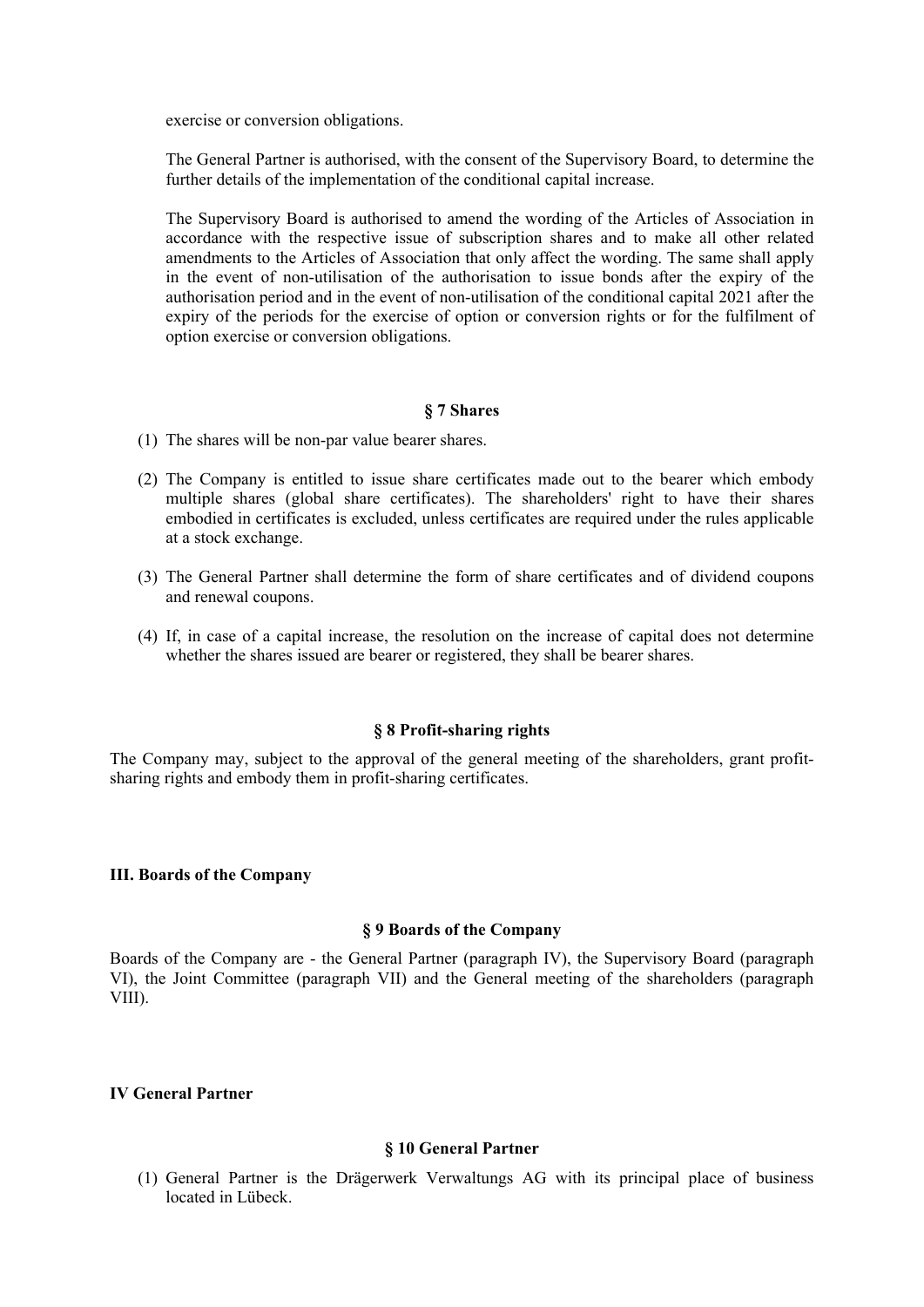(2) The General Partner does not hold any capital share in the Drägerwerk AG & Co. KGaA. It is neither obligated nor authorized to make a contribution of capital. The general partner shall not participate in the result and the assets of the Company (including its hidden reserves), and shall not have a claim to the liquidation balance upon its retirement from the Company.

#### **§ 11 Legal relations, remuneration and reimbursement of expenses to the General partner**

- (1) The General Partner shall be entitled to reimbursement for all expenses incurred in connection with its management of the Company. In particular, this includes also contractual remuneration for its bodies. The General Partner will fix the remuneration of its bodies under the terms of the legal provisions and of articles 31 section 3 of these Articles.
- (2) With the exception of the boards of the General Partner, the equipment for the substantive and personal management of the Company's businesses will be maintained by the Company. Accordingly, the costs and expenses resulting from managing the Company's business in its name and/or for its account shall be debited in principle and completely directly to the Company. If these are advanced in isolated cases by the General Partner, it shall be entitled to reimbursement of such expenses.
- (3) In principle, the general partner shall provide an account of its expenses on a monthly basis.
- (4) For its business management and acceptance of its personal liability, the General Partner will receive an annual remuneration, which is non dependent on profits or losses, in the amount of 6 % of its equity as reported in its financial statements plus possible VAT. This remuneration as per clause 1 will become due one week from the preparation of the financial statements of the General Partner.
- (5) In the relationship with the limited shareholders, reimbursement of expenses as per sections 1 and 2, the remuneration of activities and liabilities pursuant to section 4 and any further amount to be paid to the General Partner according to these Articles shall, irrespective of other fiscal provisions to the contrary, be considered as Company expenses.

## **§ 12 Economic activities of the General Partner**

The General Partner is not authorized to undertake transactions for its own or for another's account outside the scope of its responsibilities within the Company.

## **§13 Acceptance of new General Partners**

- (1) Further general partners with or without power to manage the businesses or represent may be appointed to the Company. Such appointment shall be made subject to the approval of the General Partner. Approval of the general meeting of the shareholders or the Supervisory Board shall not be required. If there are several general partners after this appointment, their relationship shall be fixed by the Supervisory Board at the time of their appointment. This shall not affect article 14, sect. 3.
- (2) The Supervisory Board shall be entitled to amend the Articles for the appointment of another general partner.
- (3) The provisions of such new Articles shall apply mutatis mutandis to new general partners.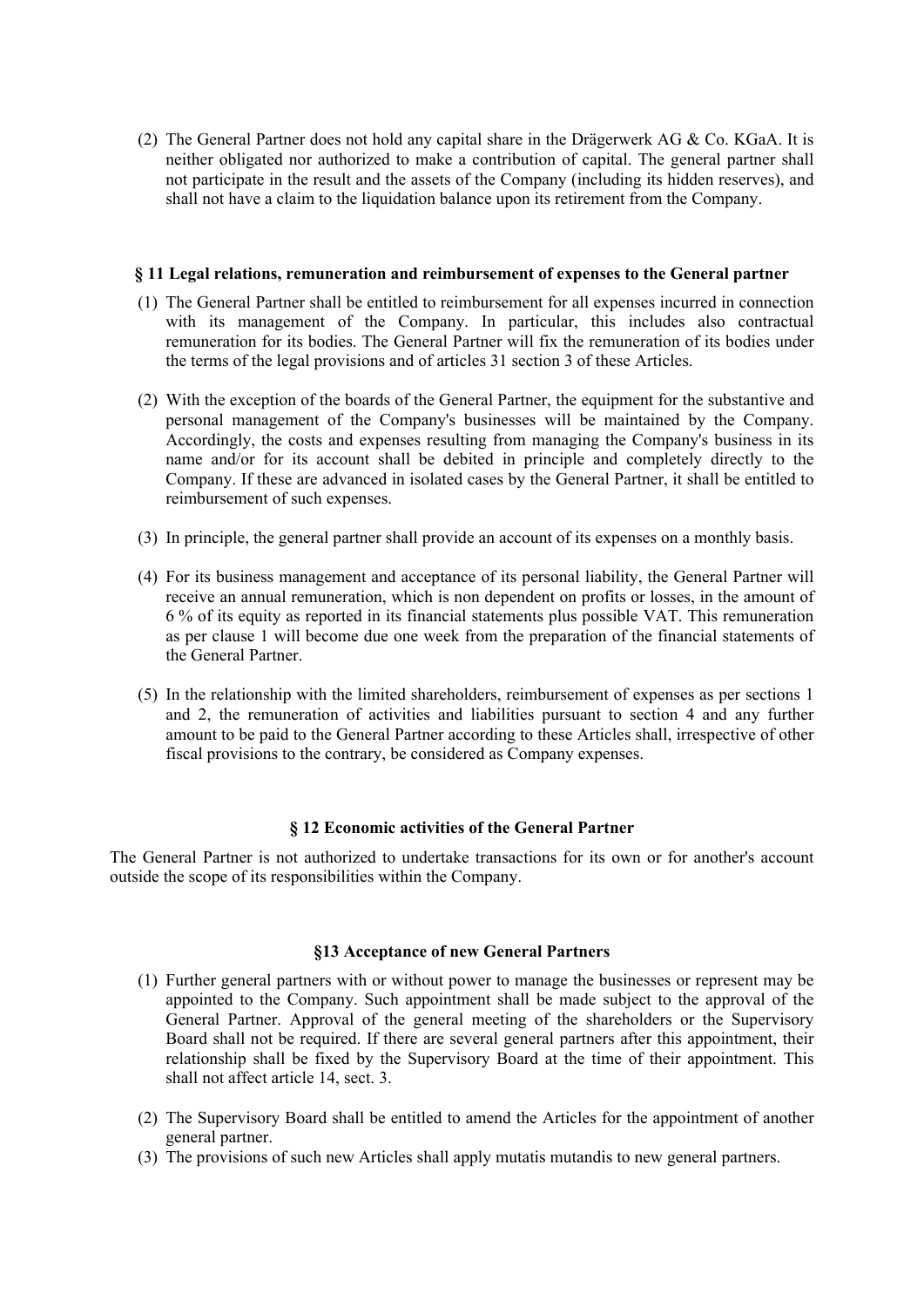#### **§ 14 Withdrawal of the General Partner**

- (1) The General Partner will withdraw from the Company, if and as soon as
	- a) not more than 50 % of the voting rights in the General Partner will be held directly or indirectly by a natural or legal person, Company or foundation,

or

b) if more than 50 % of the voting rights in the General Partner will be held directly or indirectly by a natural or legal person, who is not a family shareholder in the sense of letter (c), who, however, does not hold directly or indirectly a minimum of 15 % of the voting rights in the Company.

or

c) if more than 50 % of the voting rights in the General Partner will be held directly or indirectly by a family shareholder, but such family shareholder does no longer directly or indirectly hold a minimum of 15 % of the voting rights in the Company. Family shareholder in the sense of this letter (c) is defined as each natural or legal person, Company or foundation, which is a descendant of Dr. Heinrich Drägers or connected with a descendant of Mr. Dr. Heinrich Drägers in the sense of article 15 AktG and/or of article 15 AO [*Fiscal Code*] or – in case of a foundation - has been founded by a descendant of Mr. Dr. Heinrich Drägers or been founded to his benefit;

or

d) if more than 50 % of the voting rights in the General Partner are acquired directly or indirectly by a transferee and if this transferee will not submit within three months after the acquisition becomes legally effective, a voluntary or mandatory takeover offer to the shareholders of the Company according to the rules of the WpÜG [*Takeover Act*]. Family shareholders as per letter  $(c)$  are never transferees in the sense of letter  $(d)$ .

The above provisions under section 1 shall not apply, if more than 50 % of the voting rights in the General Partner are held or acquired directly or indirectly by the Company.

- (2) The other grounds for withdrawal as provided for by law remain unaffected with respect to the General Partner.
- (3) In case that the General Partner withdraws from the Company or if such withdrawal is foreseeable, the Supervisory Board shall promptly upon the General Partner's withdrawal be entitled and obligated to appoint a capital Company holding all of its shares as new General Partner of the Company. If the General partner withdraws from the Company without that a new General Partner has been appointed, the businesses of the Company will be managed temporarily by the limited shareholders alone. In such an event, the Supervisory Board shall promptly request the designation of an emergency agent, who will represent to Company until appointment of a new General Partner pursuant to clause 1 of this section, especially in case of an acquisition and/or foundation of such General Partner.

The Supervisory Board shall be entitled to adjust the Articles to such change of the General Partner.

(4) In their internal relationship, the Company shall release the withdrawn General Partner from its follow-up responsibility for the Company's liabilities, unless a creditor's claim is the result of an act or omission of the General Partner failing to meet the due care of a prudent business person. The General Partner may not request to be released from the liabilities of the Company or the provision of securities.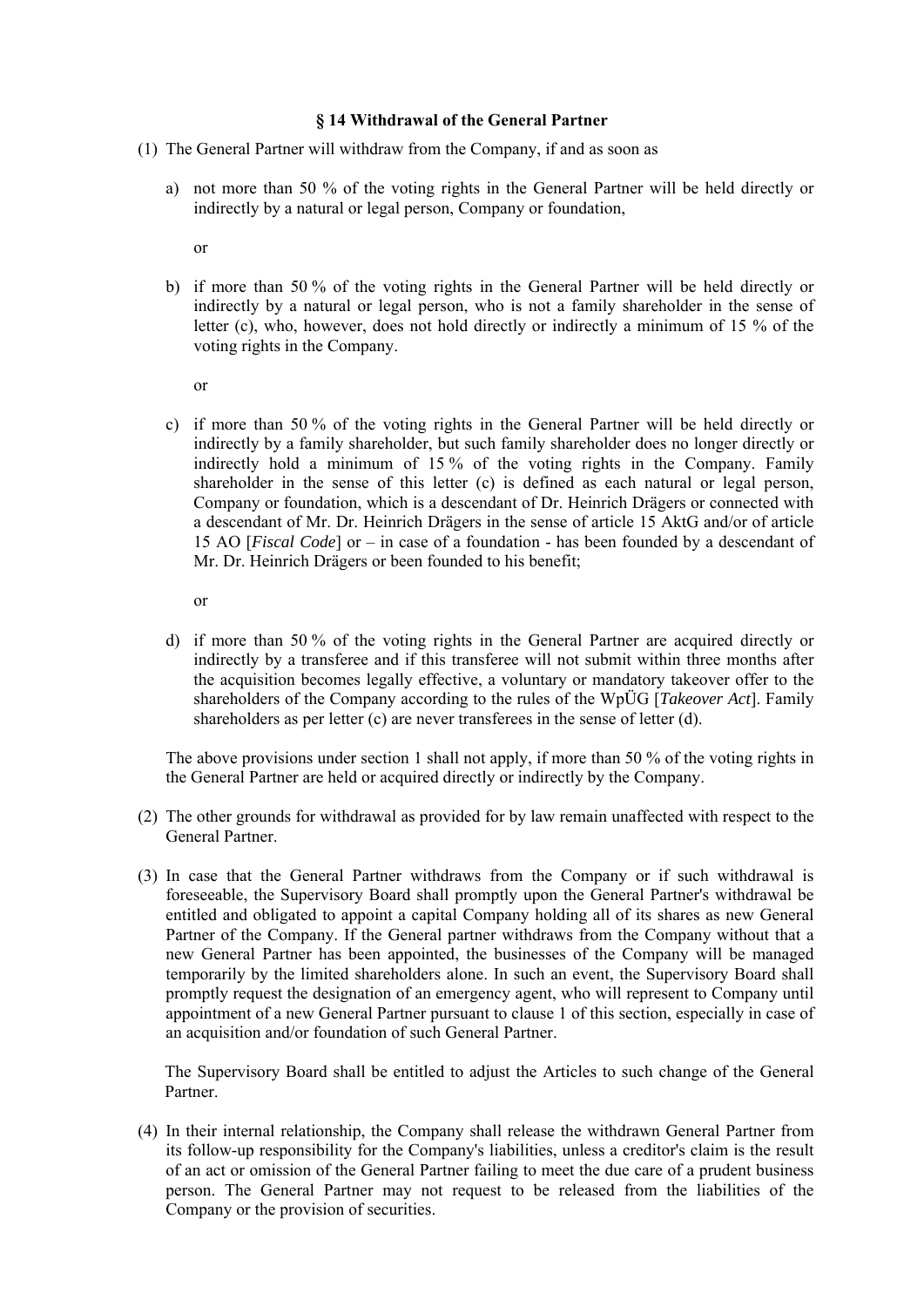(5) If the Company is maintained in accordance with article 14 section 3 of these Articles or if more than 50 % of the voting rights in the General Partner are held directly or indirectly by the Company, an extraordinary or the next ordinary general meeting of the shareholders shall resolve on the change of form of the Company into a stock corporation. The simple majority of the votes cast shall be sufficient for such resolution on a change of form. The General Partner will be obliged to approve such form changing resolution taken by the general meeting of the shareholders.

#### **V. Representation and management**

#### **§ 15 Representation**

The company shall be legally represented by the general partner alone. The Supervisory Board will represent the Company towards the General Partner.

#### **§ 16 Management**

- (1) The General Partner will manage the businesses of the Company.
- (2) The General Partner will manage the businesses of the Company as stipulated by law and these Articles.
- (3) The General Partner's management authorization includes also exceptional management transactions. The shareholders' right to consent or oppose to exceptional management measures at the general meeting arising from article 164 sect. 1 HGB [*Commercial code*] is excluded.

## **VI. Supervisory Board**

#### **§ 17 Composition, elections, term of office**

- (1) The Supervisory Board comprises twelve members six representing the shareholders and to be elected in accordance with the provisions of the Aktiengesetz and six representing the employees and to be elected in accordance with the provisions of the Mitbestimmungsgesetz [*Codetermination act*].
- (2) Supervisory Board members shall remain in office until the conclusion of the general shareholder meeting that resolves on the ratification of the acts of the Company in the fourth business year after commencement of their term of office; the business year in which the tenure commences is not included in this calculation. The general meeting of the shareholders may specify a shorter term of office at such election.
- (3) At the time of the election of those Supervisory Board members representing the shareholders, the general meeting of the shareholders may elect substitute members who will take the place of a member of the Supervisory Board who leaves the Company prior to the expiration of his or her term of office and who will complete the term of office of the resigning member. Their position as substitute members shall revive if and when the general meeting elects a new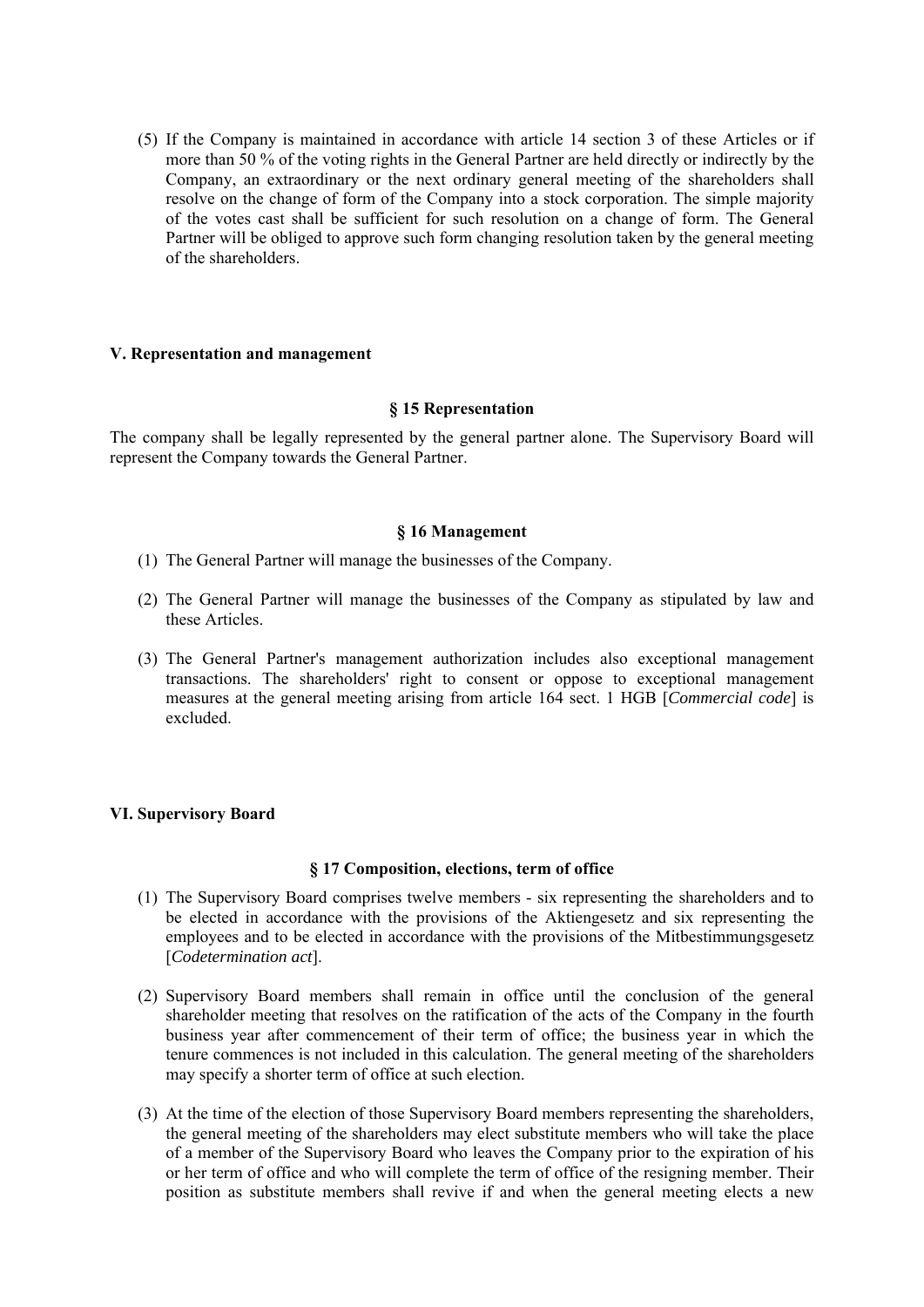member instead of the withdrawing member replaced by such substitute member of the Supervisory Board.

- (4) If a member elected by the general meeting resigns from the Supervisory Board before his or her term of office ends, a new member shall be elected in his or her place at the next general meeting, unless a substitute member had been appointed. The newly elected member shall remain in office for the remainder of the term of office of the resigned member. The same provision applies if an elected or one or more appointed substitute member(s) refuse(s) to accept the mandate or is/are excluded upon setting aside of the election.
- (5) Subject to a notice period of one month and without good cause requirement, each member of the Supervisory Board may resign from office by a written statement to the Chairman of the Supervisory Board and the General Partner. If for good cause, the resignation may take effect immediately. Moreover, Supervisory Board members elected by the general meeting may be removed from office before expiration of their term of office. In accordance with  $\S$  30 subsection 3 of these Articles, a simple majority of the votes cast shall suffice for their removal.

#### **§ 18 Chairman and deputy Chairman, committees, rules of procedure**

- (1) In its first meeting from its appointment, convened without special convocation, the Supervisory Board will elect one of its members as Chairman and one member as Deputy Chairman. Such election shall be made pursuant to article 27 sect. 1 and 2 MitbestG. In addition, another Supervisory Board member representing the shareholders may be elected as further deputy. Such further deputy will not be a deputy as specified by article 27 MitbestG and in consideration of the other rules arising from these Articles or law will not be deemed deputy of the Chairman of the Supervisory Board.
- (2) Then and in order to fulfil the functions defined under article 31 sect. 3 MitbestG, the Supervisory Board will form the committee designated in article 27 sect. 3 MitbestG comprised of the Chairman of the Supervisory Board, his deputy specified in sect.1 clause 1 and of one member respectively, to be elected with the majority of the votes cast by the Supervisory Board members representing the shareholders and the Supervisory Board members representing the employees. Under sect. 1, clause 3, the further deputy of the Chairman of the Supervisory Board may be elected as further Supervisory Board member.
- (3) If the Chairman or his deputy resigns from office before the end of his or her term of office, the Supervisory Board shall hold re-elections without undue delay.
- (4) In addition to the committee specified in article 27 sect. 3 MitbestG, the Supervisory Board may create further committees and delegate functions to them.
- (5) All committees, to which he is a member, will be chaired by the Chairman of the Supervisory Board, with the exception of the Audit Committee.
- (6) Within the limits of the statutory provisions and the provisions of these Articles, the Supervisory Board will adopt rules of procedure.

## **§ 19 Position of the Supervisory Board members**

(1) The members of the Supervisory Board are not bound by orders and instructions. In respect of its duties of care and confidentiality and its responsibilities, the provisions of articles 116, 93 AktG shall apply.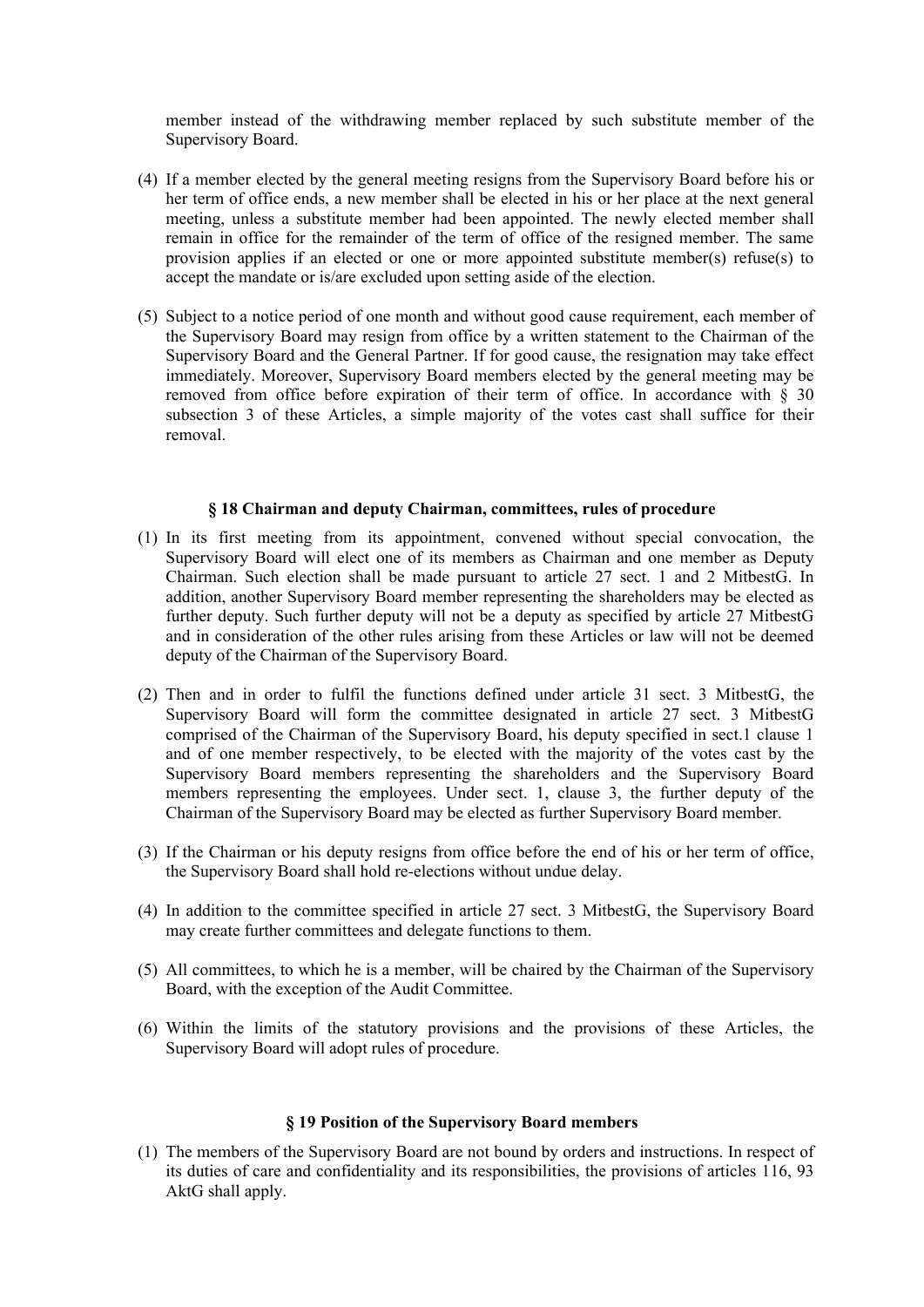- (2) The members of the Supervisory Board shall also after resigning from office keep secretly confidential information and secrets of the Company, especially business or trade secrets, which they will get to know through their activities on the Supervisory Board. If a member of the supervisory board intends to transmit information on matters that the member does not consider to be confidential, but of which the member knows or should know under the given circumstances that the company, affiliated or associated companies may consider it as confidential, the member shall inform the chairperson of the supervisory board, or the deputy chairperson in case of the chairperson's absence, of his intention; in case the latter considers that an opinion of the supervisory board is required, the member shall await this opinion.
- (3) If the Company holds a participation in its General Partner, all rights of the Company under and in connection with such a participation (e.g.: voting rights, rights to information, etc.) will be exercised by the Supervisory Board.

#### **§ 20 Convocation, quorum, voting**

- (1) The Supervisory Board is convened by the Chairman. Convocations may be issued in writing, by fax, e-mail or telephone. The Chairman will determine the place, time and agenda of the meeting as well as the form of voting. In general, a meeting must be convened within a period of notice of not less than two weeks. In urgent cases, the notice period may be reduced. The convocation shall comprehensively state the individual issues of the agenda. The supervisory board may only decide on the matters listed in the agenda. Resolutions on the "Miscellaneous" agenda item will not be taken.
- (2) The Supervisory Board has a quorum if all its members have been invited properly and if at least half of the number of members prescribed by law or by the articles of association take part in the decision-making. If requested by its Chairman, the Supervisory Board may also pass its resolutions in writing, by telefax, e-mail, telephone, video conference or in a comparable form. Resolutions may also be passed under a combination of methods.
- (3) Resolutions of the Supervisory Board shall be taken, unless otherwise provided for by statute, by simple majority of the cast votes. If a vote in the supervisory board results in a tie, the supervisory board shall immediately proceed to a new vote on the same issue, if a member so requests. If this vote also results in a tie, the vote of the Chairman shall be counted twice. The same applies if the Chairman allows written votes in accordance article § 108, sect. 3 AktG. The deputy Chairman's vote shall not be counted twice. Absent Supervisory Board members may participate in the passing of resolutions through the Supervisory Board by submitting votes in writing pursuant to article 108, sect. 3 AktG.
- (4) Unless otherwise provided by statutory provisions, the provision under sect. 3 shall also apply to the voting in committees of the Supervisory Board.
- (5) The Chairman chairs the meetings of the Supervisory Board, defines the contents of the minutes and resolutions and will sign the minutes.
- (6) The Chairman shall issue the declarations of intent taken by the Supervisory Board on behalf of the Supervisory Board.
- (7) The Supervisory Board shall be authorised to decide on amendments of and additions to the Articles of association that only relate to their version.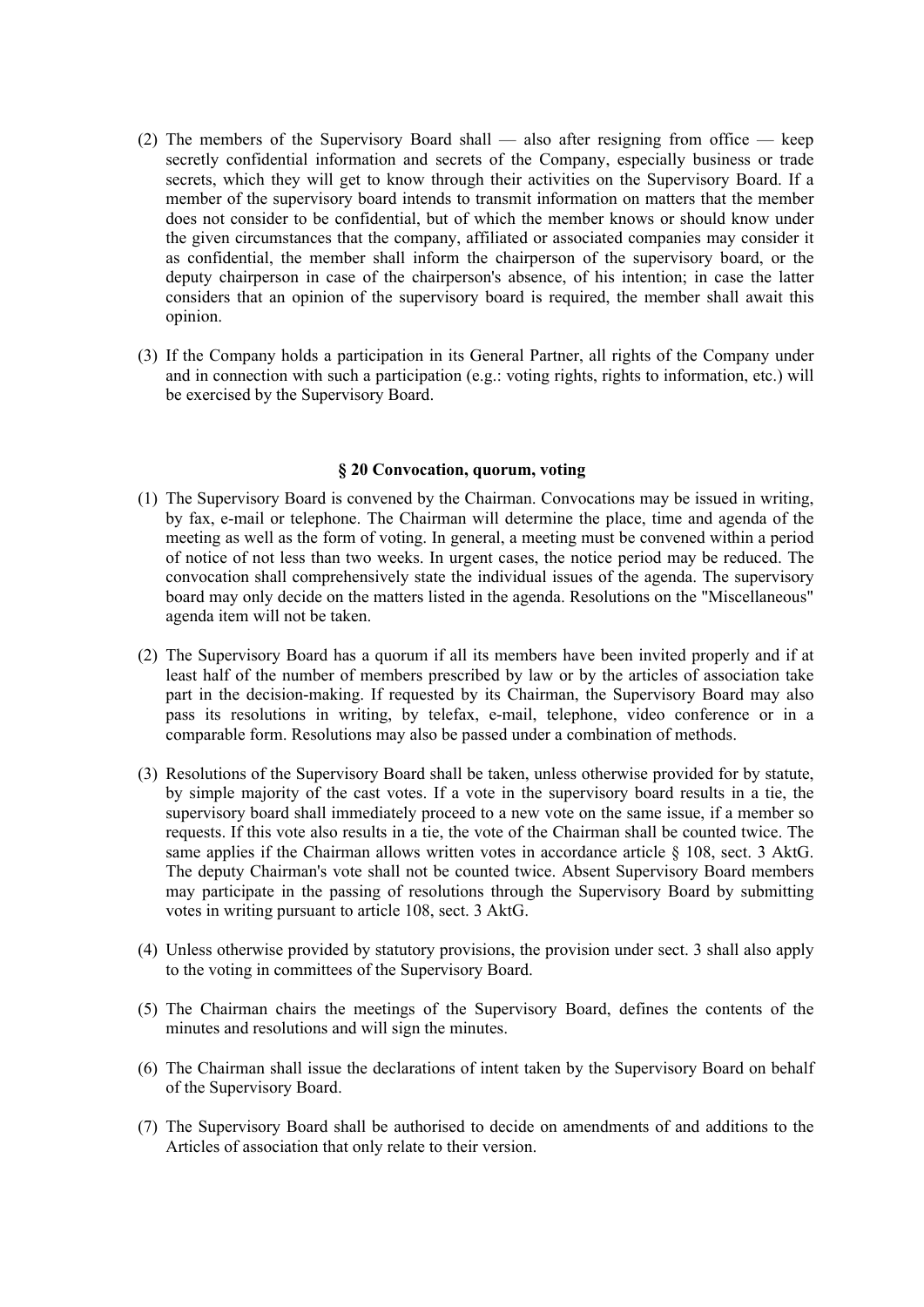#### **§ 21 Remuneration of the Supervisory Board**

- (1) In addition to being reimbursed for their expenses, the members of the Supervisory Board receive a fixed annual remuneration comprised of both, a fixed and a variable remuneration. The fixed annual remuneration amounts to EURO 25,000.00, and the variable remuneration to 0.15 ‰ of the company-related KPI "Dräger Value Added." Dräger Value Added results from the earnings before interest and taxes (EBIT) reported in the last consolidated financial statements of the Company less cost of capital; resulting from the capital employed: Group's total assets less deferred tax assets, current securities, cash and cash equivalents and noninterest bearing liabilities) multiplied by the weighted average cost of capital (WACC) of 9 %. Consequently, the Dräger Value Added is calculated as follows: EBIT ./. Capital Employed x 7 %. The variable remuneration share is limited to a maximum of EURO 20,000.00.
- (2) The Chairman of the Supervisory Board shall receive three times and his Deputy one and a half of the remuneration pursuant to section 1.
- (3) Audit Committee members will receive an additional annual fixed remuneration of EURO 10,000.00. The Chairman of the Supervisory Board will receive three times this amount. Members of the Nomination Committee will not receive any additional remuneration.
- (4) Pursuant to sections 1 through 3, these remunerations will fall due at the end of the ordinary general meeting of the shareholders. The company will refund the value added tax to be paid on this remuneration.
- (5) Members of the Supervisory Board who have served for less than a full business year receive, will receive for every started month of term one twelfth of their remuneration. This shall apply analogously to members of Supervisory Board committees.
- (6) Taking into account a deductible, the Supervisory Board members will be included in a D&O insurance to be taken out by the Company.

## **VII. Joint Committee**

#### **§ 22 Composition of the Joint Committee, appointment and term of office of its members**

- (1) The Company has a Joint Committee. This Joint Committee is comprised of eight members.
- (2) Four members of the Joint Committee are members of the supervisory board of the General Partner and will be assigned to the Joint Committee by the supervisory board of the General Partner. Four members of the Joint Committee are members of the Supervisory Board of the Company, among which two will be representatives of the shareholders of the company and two representatives of the employees. The members of the Supervisory Board of the Company will be assigned to the Joint Committee by the Supervisory Board of the Company. The representatives of the employees will be assigned upon proposal of the representatives of the employees submitted to the Supervisory Board of the Company. Those members assigned by the Supervisory Board of the General Partner and those assigned by the Supervisory Board of the Company must not be the same person. The Supervisory Board of the General Partner will appoint one of its assigned members as chairman of the Joint Committee.
- (3) The members of the Joint Committee will be assigned for the duration of their term in the Supervisory Board assigning them. Article 103 sect. 2 clause 1 and sect. 3 clauses 1 and 4 AktG will apply mutatis mutandis. The Joint Committee will resolve on requests as per article 103 sect. 3 clause 1 AktG with the simple majority of the votes cast.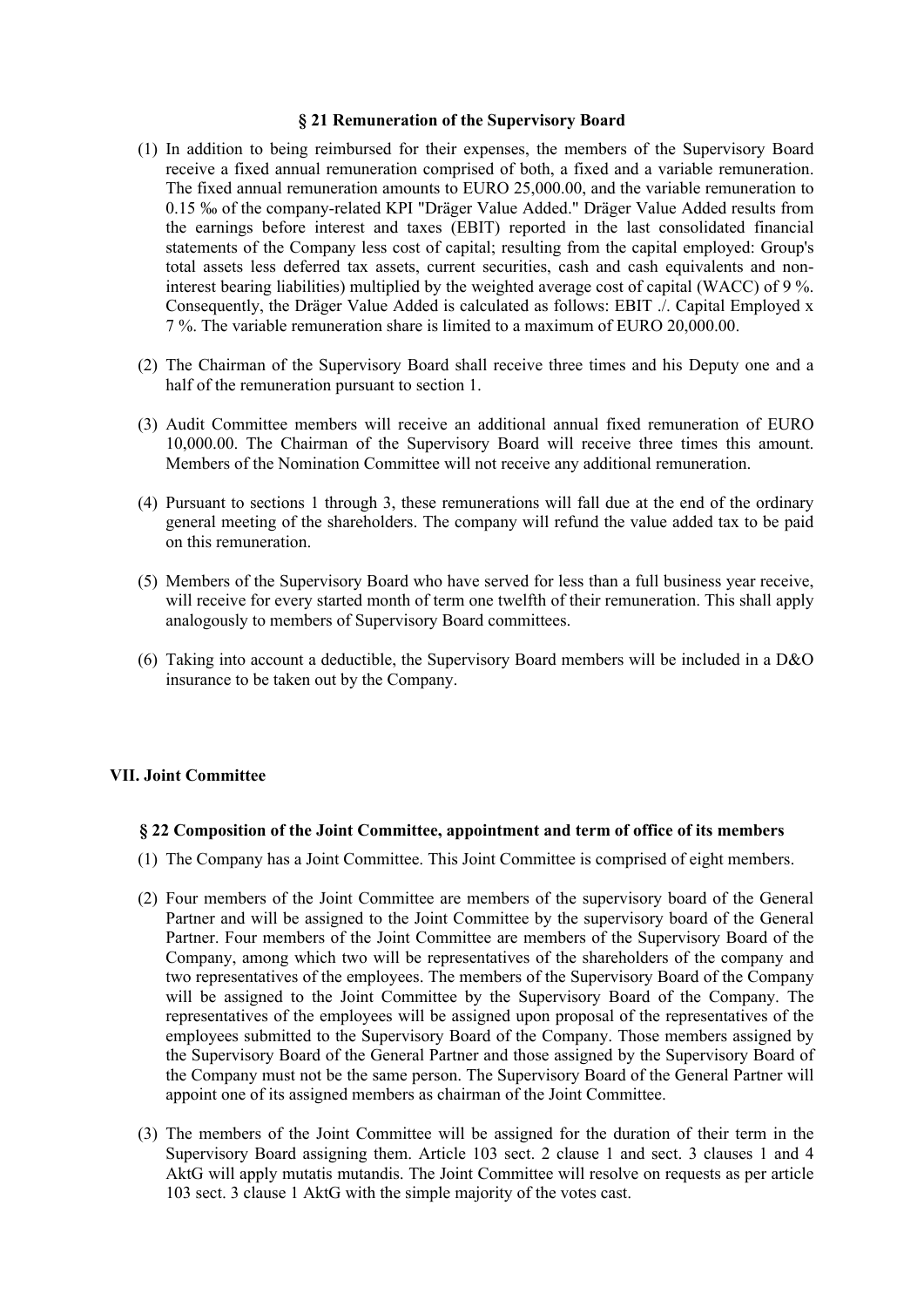(4) Otherwise and unless provided otherwise in sect. 3, the term of office of the members of the Joint Committee will be subject to the provisions of article 17 sect. 3 through 5.

## **§ 23 Duties of the Joint Committee**

- (1) The Joint Committee will resolve on the approval of Company matters for which the General Partner needs approval pursuant to sec. 2.
- (2) The General Partner must obtain the Joint Committee's approval in the following matters:
	- a) Determining of company, investment and financial framework plans;
	- b) Acquisition and sale of company and company interests, unless they are covered by such investment and financial framework plan and their sales price does not exceed EURO 30 million in each case;
	- c) Borrowing and financial investments, unless they are covered by such investment and financial framework plan and their business value does not exceed EURO 50 million in each case;
	- d) Foreign currency transactions or transactions in so called financial derivatives and transactions subject to currency and interest rate risks beyond ordinary appropriate and business-related hedging against currency risks;
	- e) Acquisition and sales of real estate in an amount of not less than EURO 10 million, unless covered in the investment plan Sale lease back transactions are not subject to approval, to the extent that the real estate concerned will continue to be at the Company's disposal and that the underlying transaction complies with article 23 sect. 2 (c);
	- f) Abandoning of existing or launching of new business areas;
	- g) Transactions with related parties in accordance with Article 111a AktG, which require approval in accordance with Article 111b sect. 1 AktG
	- h) any transaction not specified above and exceeding normal business activities and to the extent that the business value will exceed 10 % of the group's equity in each specific case;
	- i) Resolutions to be taken by the Company in its capacity as general partner of holding companies and resolution objects relating to the above letters (a) through (h) as well as capital increases of holding companies exceeding in each specific case EURO 30 millions.
- (3) For transactions subject to approval for which it is not possible to obtain a resolution of the Joint Committee in due time without threatening important interests of the Company, the chairman of the Joint Committee shall be informed in advance on the relevant measure and the subsequent approval of the Joint Committee be obtained immediately afterwards.
- (4) The Joint Committee is assigned the duties incumbent on the Supervisory Board in connection with the company's obligation under Article 111a sect. 2 AktG to set up an internal procedure to regularly assess whether transactions with related parties are conducted in the ordinary course of business and at arm's length
- (5) The responsibilities and rights of the general meeting of the shareholders arising by law and the Articles shall remain unaffected.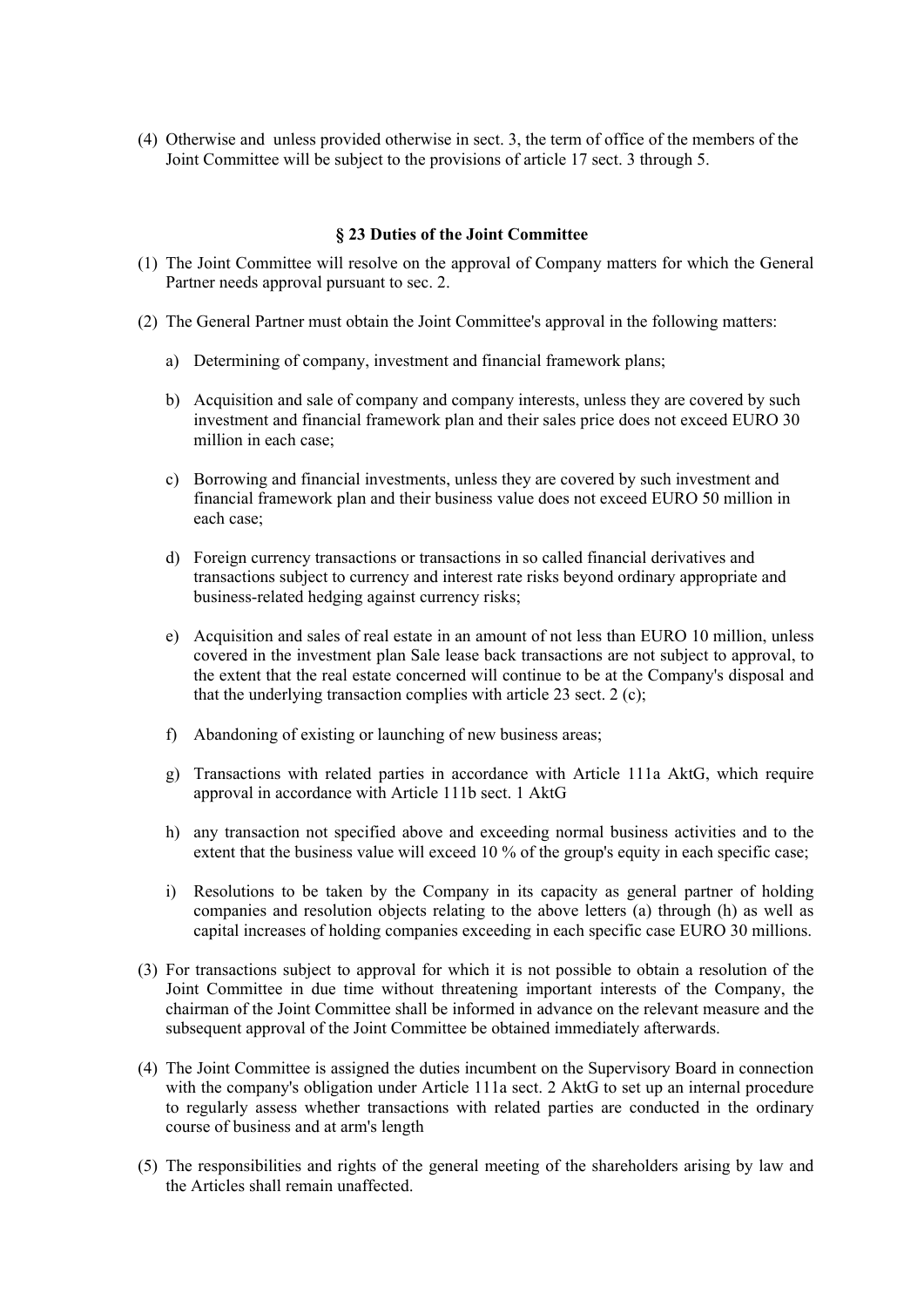#### **§ 24 Convening and taking of resolutions of the Joint Committee**

- (1) The Joint Committee will be convened by its Chairman. Convocations may be issued in writing, by fax, e-mail or telephone. The Chairman of the Joint Committee will determine the place, time and agenda of the meeting as well as the form of voting. In general, a meeting must be convened within a period of notice of not less than two weeks. In urgent cases, the notification period may be reduced. The convocation shall comprehensively state the individual issues of the agenda. The Joint Committee may only decide on the matters listed in the agenda. Resolutions on the "Miscellaneous" agenda item will not be taken.
- (2) Together with the invitation and not later than at the third day prior to the meeting of the Joint Committee, the Chairman of the Joint Committee will submit a report of the General Partner on matters to be resolved upon.. Such report shall conclude with a resolution proposal of the General Partner.
- (3) Every member of the Joint Committee may request to be informed by the General Partner on all Company matters, object of a resolution proposal. Upon the request of three members of the Joint Committee, the members of the Joint Committee shall be granted access to the Company's books and documents, if and to the extent that these relate to the resolution proposal.
- (4) The Joint Committee has a quorum if all its members have been invited properly and if at least half of the number of the members prescribed by law or by the Articles take part in the taking of the resolution. If a resolution is not passed because of the lack of a quorum, the chairman of the Joint Committee shall again call a meeting of the Joint Committee with notice of at least one week, which shall then have a quorum if at least three members participate in the taking of the resolution.
- (5) The Joint Committee will resolve with the simple majority of the votes cast. Each member of the Joint Committee will have one vote. If a vote is tied, a new vote on the same item shall be taken at the request of the chairman of Joint Committee or of another member of the Joint Committee. f there is also a tie in that vote, the chairman of the Joint Committee has two votes.
- (6) Unless provided for otherwise in sections 1 through 5, § 20 sect. 3, 5 and 6 of the Articles shall apply by analogy.

## **§ 25 Reporting obligations and rules of procedure**

- (1) If the Joint Committee has met, it shall report to the general meeting on its activities. Article 171 sect. 2 clause 1 and 2 (first subclause) AktG and article 176 sect. 1 clause 1 AktG shall apply by analogy. If resolutions are taken by way of the second vote of the chairman of the Joint Committee, this shall be disclosed in the report.
- (2) The Joint Committee will set out its rules of procedure in compliance with the mandatory statutory provisions and the Articles.

## **§ 26 Position of the members of the Joint Committee**

The members of the Joint Committee are not bound by orders and instructions. In respect of their duties of care and confidentiality and their responsibilities, the provisions of articles 116, 93 AktG and of article 19 sect. 2 of the Articles shall apply.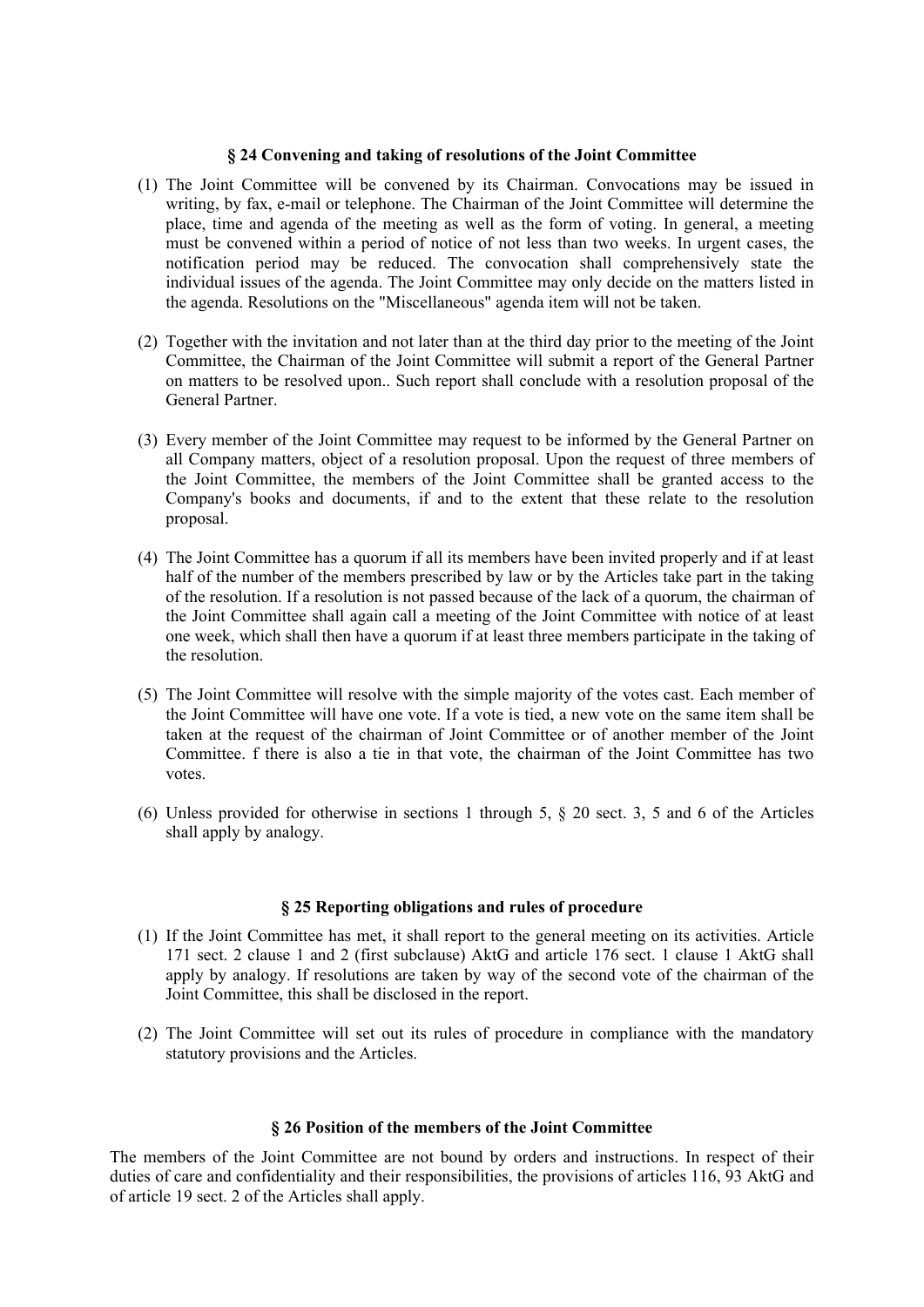#### **§ 27 Remuneration of the Joint Committee**

To the extent that meetings of the Joint Committee will be held on other days than the ones of the Supervisory Board of the Company or of the General Partner, the members of the Joint Committee concerned by those other meeting dates will receive a meeting remuneration in the amount of EURO 750.00 plus the reimbursement of their expenditure in connection with their activity. § 21 sect. 4 of the Articles shall apply by analogy.

## **VIII. General meeting of the shareholders**

## **§ 28 Convening and participation in the general meetings**

- (1) The general meeting shall be convened by the General Partner or, in the instances prescribed by law, by the Supervisory Board. The general meeting will be held at Lübeck or Hamburg.
- (2) The period and form for convening general meetings depend on the legal provisions.
- (3) Holders of ordinary shares will be entitled to attend general meetings and exercise their voting rights, and subject to article 34 sect. 5 of the Articles, holders of preferential shares are entitled to attend.
- (4) However, only shareholders who have registered prior to the general meeting are entitled to attend. The registration must be received by the company at least six days prior to the meeting at the address stated for this purpose in the invitation; not including the date of receipt and the date of the general meeting.
- (5) Furthermore, shareholders will have to produce proof of their entitlement to attend and to exercise their voting right. Proof of share ownership must be provided by means of a proof of the shareholder's shareholding issued in text form by the last intermediary in accordance with Article 67c sect. 3 AktG, which can also be sent to the Company directly by the last intermediary, and must refer to the legally specified time before the general meeting. This proof shall be submitted to the company at least six days prior to the meeting at the address stated for this purpose in the invitation; not including the date of receipt and the date of the general meeting.
- (6) The General Partner may provide for shareholders to participate in the general meeting even without being present at its location and without a proxy and to exercise all or some of their rights in whole or in part by means of electronic communication ("online participation") and may make provisions for the procedure. Any possibility of online participation and the provisions made for this purpose must be announced when the general meeting is convened.

## **§ 29 Chair of the general meeting**

(1) The general meeting will be chaired by the Chairman of the Supervisory Board, and if he is unable to attend, by a member of the Supervisory Board designated by the Chairman. If the Chairman of the Supervisory Board does not attend and has not made such designation before, the representatives of the shareholders present will elect the chair of the general meeting from their ranks.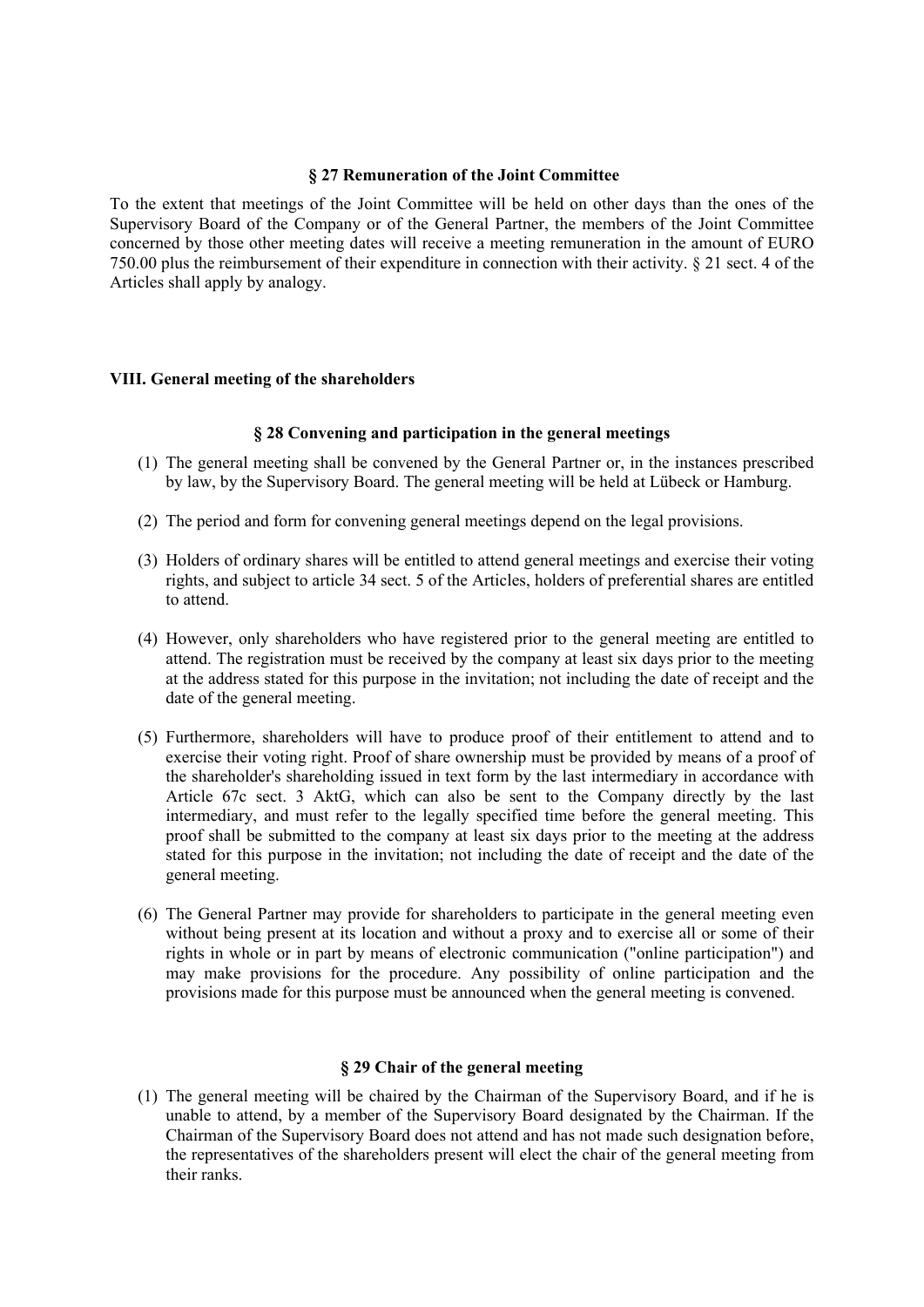- (2) The chairman chairs the general meeting and determines the sequence of the agenda items as well as type and form of voting. He may temporarily interrupt a general meeting.
- (3) The chairman of the general meeting may restrict the time allocated for questions and statements of the shareholders. In particular, he may at the start or during the general meeting define a time line for the meeting itself, for individual agenda items or speakers or persons asking questions.
- (4) The General Partner may stipulate to transmit the general meeting in full or in part in sound and/or vision. Such transmission may also be made in a form to which the public has unlimited access. The form of transmission shall be specified in the invitation to the meeting.

#### **§ 30 Voting right and taking of resolutions**

- (1) Each non-par share with voting rights confers one vote in the general meeting. Unless otherwise provided by compelling statutory provisions, non-voting preferential shares do not confer a voting right. To the extent that preferential shares are accorded voting rights by statute, each preferential share confers one vote.
- (2) Voting rights may also be exercised by a representative. Powers of attorney not made out to an intermediary, shareholding association or a similar person or institution within the meaning of article 135 AktG, shall be submitted in text form. Proof of such power of attorney may be forwarded to the Company by way of electronic communication to be specified by the General Partner. The details of transmission shall be specified in the invitation to the meeting.
- (3) Resolutions of the general meeting will be passed with the simple majority of the votes case, unless mandatory statutory provisions dictate otherwise, and, or, if the law stipulates a capital majority in addition to a majority of votes cast, by a simple majority of the share capital present at voting.
- (4) Insofar as resolutions of the general meeting are subject to the General Partner's approval, the latter will declare its approval or rejection at the general meeting.
- (5) The General Partner may provide that shareholders may cast their votes in writing or by means of electronic communication (postal vote) even without attending the meeting and may regulate the postal vote procedure in detail. Any possibility of postal voting and the regulations made for this purpose must be announced when the ordinary general meeting is convened.

## **§ 31 Ordinary general meeting of the shareholders**

- (1) The ordinary general meeting of the shareholders will be convened within the first eight months of a business year.
- (2) It shall resolve, in particular, on:
	- a) the approval of the annual financial statements,
	- b) the appropriation of the balance sheet profit,
	- c) discharge of the General Partner and the Supervisory Board,
	- d) the elections to the Supervisory Board,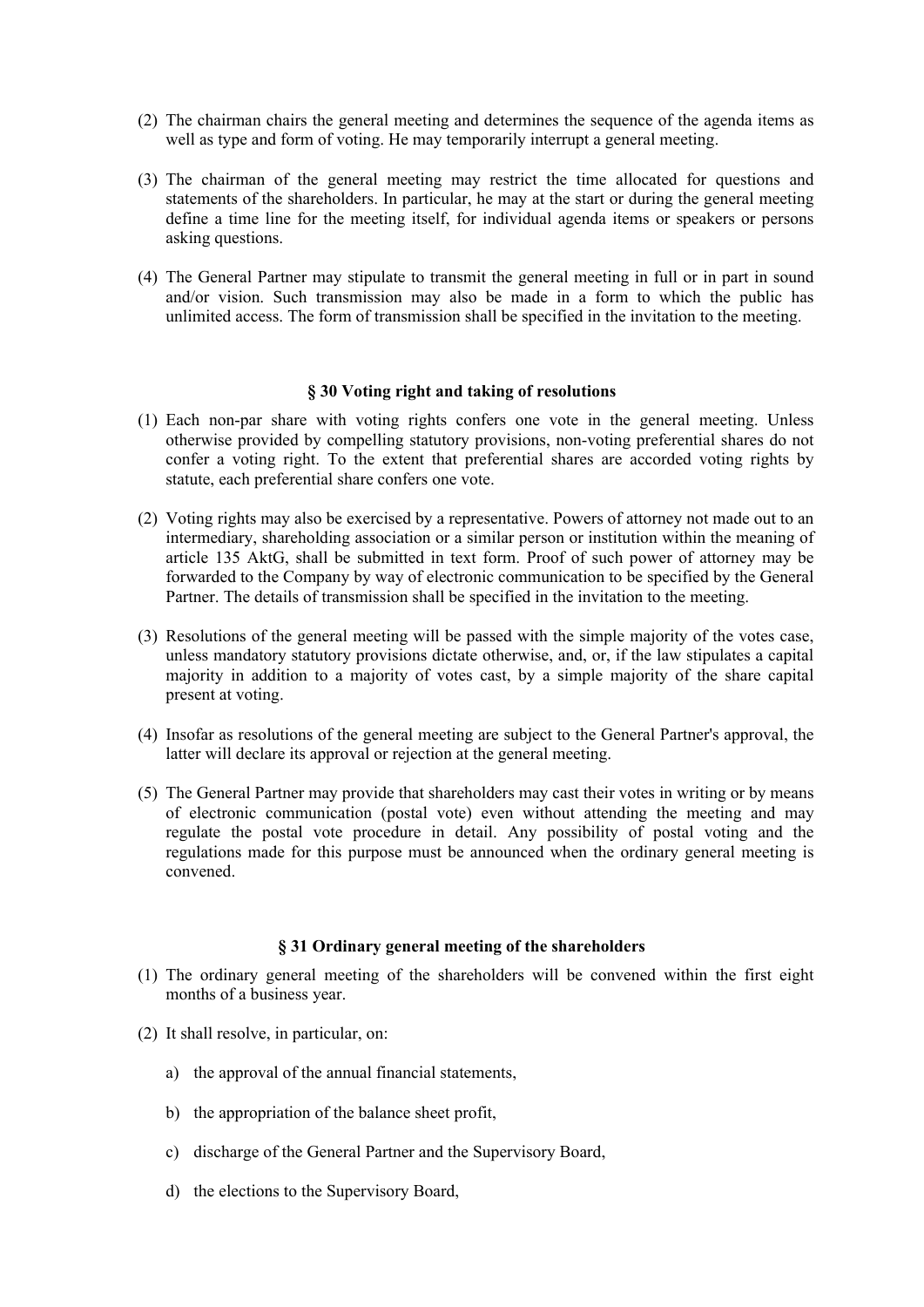- e) the election of the auditor.
- (3) The General Partner and the Supervisory Board shall prepare an annual compensation report in accordance with article 162 AktG, as amended from time to time, in which, without prejudice to the information required by law, information on the compensation of the members of the Executive Board of the General Partner shall also be provided by analogous application of article 162 AktG.

#### **§ 32 Approval of the General Partner**

The resolutions listed in article 285 sect. 2 clause 1 AktG require the approval of the General Partner.

#### **IX. Annual financial statements and appropriation of profits**

#### **§ 33 Financial statements**

- (1) Within the first three months of the business year, the General Partner shall prepare the annual financial statements and the management report for the previous business year and shall submit them to the Supervisory Board and to the auditor. In the same time, the General Partner shall submit to the Supervisory Board the proposal for the appropriation of the balance sheet profits it intends to present to the general meeting. When preparing the annual financial statements, the General Partner may allocate a portion of the annual net income, however not more than half, to other revenue reserves.
- (2) The Supervisory Board will request the auditor to audit the financial statements.
- (3) The general meeting will resolve on the approval of the annual financial statements. Such resolution shall be subject to the General Partner's approval.
- (4) Sections 1 and 2 will apply mutatis mutandis for consolidated financial statements and management reports to the extent that the Company is a parent undertaking within the meaning of article 170 sect. 1 clause 2 AktG.

## **§ 34 Appropriation of the balance sheet profit**

- (1) Insofar as the Company has issued profit-sharing rights and if the holders of such rights are entitled to distribution from the distributable profit pursuant to article 8 of these Articles, the shareholders' right to this portion of the distributable profit shall be excluded (article 58 sect. 4 AktG).
- (2) From the balance sheet profits resulting from the approved annual financial statements and subject to the general meeting's approval, a dividend of EUROS 0.13 will be directly distributed on preferential shares. Then and to the extent that sufficient profits are available, a dividend of EUROS 0.13 will be issued on ordinary shares. Further profits will be distributed thus on preferential shares and ordinary shares that a non-cumulative additional dividend of EURO 0.06 will be paid on preferential shares in addition to the dividend payable on ordinary shares.